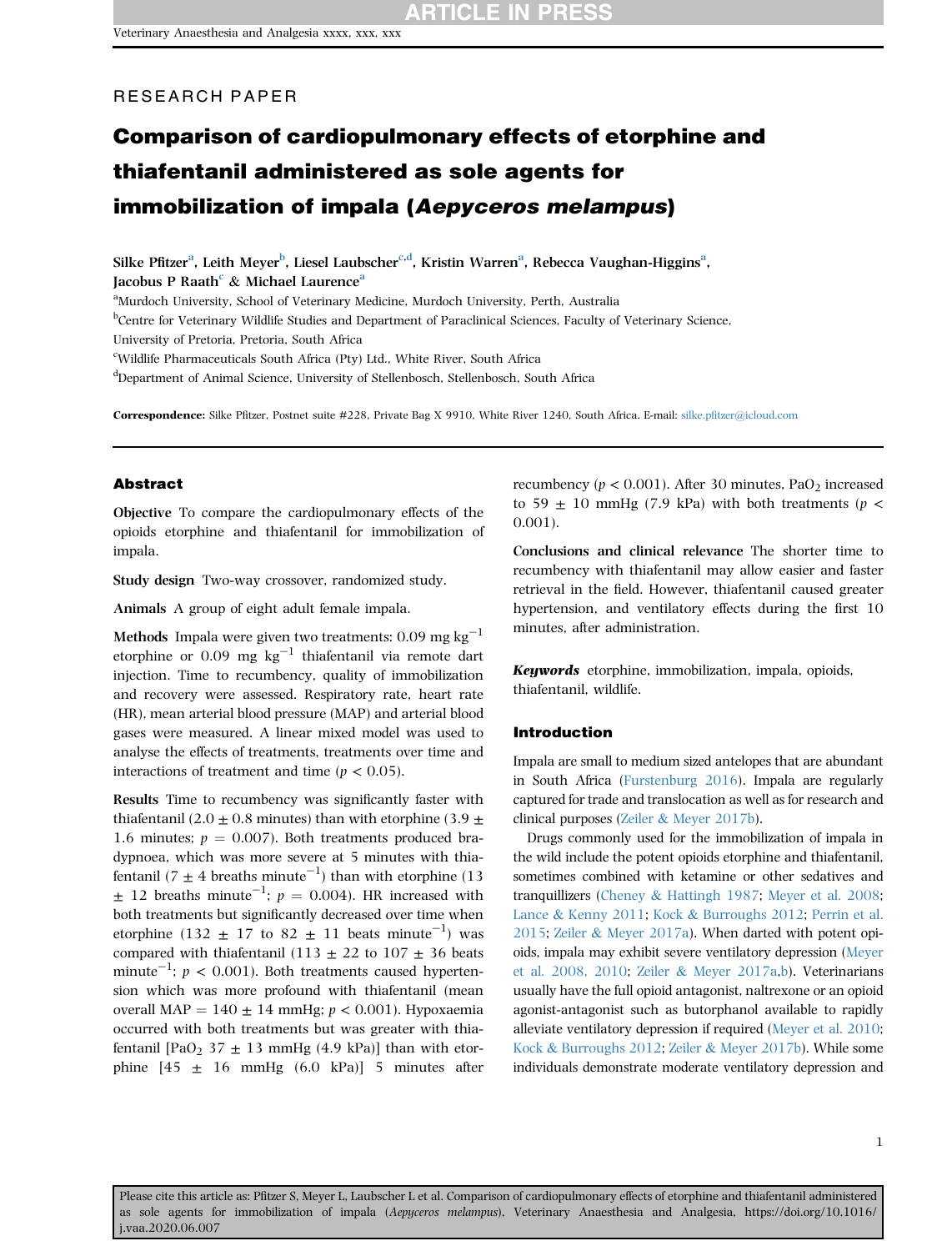hypoxia, in others, this can be severe and life threatening [\(Meyer et al. 2010](#page-10-6); [Zeiler](#page-11-1) & [Meyer 2017a,](#page-11-1)[b](#page-11-0)).

Various immobilization protocols have been examined in an attempt to identify the drug combination with the most rapid time to recumbency (<3 minutes) and minimal cardiopulmonary side effects in this species [\(Janssen et al](#page-10-7). 1993; [Meyer et al.](#page-10-2) [2008](#page-10-2); [Perrin et al. 2015](#page-10-5); [Zeiler](#page-11-1) & [Meyer 2017a](#page-11-1)). Many of these reports describe opioid-based immobilization protocols in which the potent opioid is mixed with a sedative or tranquillizer. However, many veterinarians use thiafentanil as the sole immobilization agent in the field [\(Kock](#page-10-4)  $&$  [Burroughs 2012](#page-10-4)) as it can be fully reversed with naltrexone. The impala thus recover rapidly without the residual effects of co-administered sedatives or tranquilizers. Using this immobilization technique means that animals should be able to defend themselves more readily against predators or dominant herd counterparts shortly after reversal of the opioid [\(Rominger et al. 2004](#page-10-8)).

Thiafentanil is considered superior to etorphine for impala immobilization because it achieves a faster induction time (defined as time from dart injection to recumbency of the animal) and less respiratory depression ([Meyer et al. 2008;](#page-10-2) [Lance](#page-10-3) & [Kenny 2011](#page-10-3); [Kock](#page-10-4) & [Burroughs 2012;](#page-10-4) [Zeiler](#page-11-1) & [Meyer](#page-11-1) [2017a\)](#page-11-1).

The two opioids have different receptor affinities. While thiafentanil is a pure  $\mu$ -agonist ([Vardanya](#page-11-2) & [Hruby 2014](#page-11-2); [Zeiler](#page-11-1) & [Meyer 2017a\)](#page-11-1), etorphine is an agonist at  $\mu$ -,  $\kappa$ - and  $\delta$ opioid receptors ([Gutstein](#page-10-9) & [Akil 2006](#page-10-9)). Despite this fact, field veterinarians use both opioids interchangeably for the immo-bilization of many antelope species [\(Kock](#page-10-4) & [Burroughs 2012](#page-10-4)). The decision to use an opioid is a pragmatic one-often based on availability and the cost of drugs rather than on their physiological effects. Therefore, this study aimed to determine the extent to which the two opioids were equipotent with regards to time to recumbency, immobilization quality and the cardiopulmonary effects of the two drugs at these doses.

It was hypothesized that there would be clinically relevant differences in the quality of immobilization and cardiopulmonary effects produced by the two drugs.

### Materials and methods

The study was approved by the Murdoch University Animal Ethics Committee (R3039/18) and Wildlife Pharmaceuticals Animal Ethics Committee (WPAEC-2017-DPATBLES-11-B).

The experiment was conducted at the Wildlife Pharmaceuticals Wildlife Research Facility, Republic of South Africa (RSA; GPS:  $25^{\circ}31'25.2''$  S,  $31^{\circ}06'50.8''$  E). A total of eight wild captured female impala weighing  $37 \pm 4$  kg [mean  $\pm$  standard deviation (SD)] were selected for this purpose. Research animals of the same sex and similar size were chosen; they were in good health as determined by veterinary examination. Based on a previous crossover experiment (Pfi[tzer et al. 2019](#page-10-10)), it was calculated that there would be an 80% chance of detecting a difference of 3 breaths minute<sup>-1</sup> at a 5% significance level with a sample size of eight animals.

Experimental procedures for this study were similar to those previously described (Pfi[tzer et al. 2019](#page-10-10)). Briefly, housing enclosures consisted of several compartments with a compartmental floorspace of approximately  $6 \times 8$  m and were constructed of wooden poles. The impala were held in groups of four animals. After an initial adjustment period of 2 weeks following delivery and 2 weeks before the start of the research trial, the animals were chemically immobilized, marked and subjected to a veterinary health examination. The veterinary examination consisted of faecal worm egg count, blood smear examination as well as pregnancy determination by ultrasound examination. At this time, the animals were weighed whilst immobilized (Anyload OCSL Mini Crane Scale; Anyload Transducer Co. Ltd, NJ, USA).

The immobilizing drugs etorphine [Captivon, 9.8  $\mathrm{mg\;mL}^{-1};$ Wildlife Pharmaceuticals (Pty) Ltd, RSA] and thiafentanil [Thianil, 10 mg  $mL^{-1}$ ; Wildlife Pharmaceuticals (Pty) Ltd] were administered intramuscularly (IM) via a remote dart injection. Each animal was darted into the gluteus muscle (X-Caliber dart gun with 1 mL P-type Pneudarts with 1.9 cm barbed needles; Pneu-Dart. Inc, PA, USA). Animals were darted on two separate occasions with a washout period of 2 weeks between them. Initially, treatments were randomly allocated with a coin toss and subsequently administered in a crossover design. Treatments included 0.09 mg kg<sup>-1</sup> etorphine and 0.09 mg  $kg^{-1}$  thiafentanil, which are considered to be equipotent in this species [\(Janssen et al. 1993](#page-10-7); [Meyer et al.](#page-10-6) [2010](#page-10-6); Pfi[tzer et al. 2019\)](#page-10-10).

Following darting and as soon as they were recumbent and could be approached, impala were placed in sternal position. The head was elevated with the nose pointing ventrally to prevent the upper respiratory tract becoming obstructed by eructated and aspirated rumen contents. The animal was blindfolded and cotton wool was inserted into the ears to minimize external stimuli. The animal was loaded onto a stretcher in this position and carried to the monitoring table where it remained in this position throughout the monitoring period.

Physiological variables were recorded at 5 minutes after the animal became recumbent and then every 5 minutes until 40 minutes post recumbency. Barometric pressure was measured by the EPOC portable blood gas analyser (EPOC Blood Analysis System; Epocal, ON, Canada) and the environmental temperature was measured by the Weather<sup>+</sup> Bluetooth Sensor (Oregon Scientific, OR, USA). Rectal body temperature was measured by means of a modified handheld digital thermometer [Hanna Checktemp 1; Hanna Instruments (Pty) Ltd, NE, USA]. Respiratory rate  $(f_R)$  in breaths  $minute^{-1}$  was measured manually by means of

2

© 2020 Association of Veterinary Anaesthetists and American College of Veterinary Anesthesia and Analgesia. Published by Elsevier Ltd. All rights reserved., xxx, xxx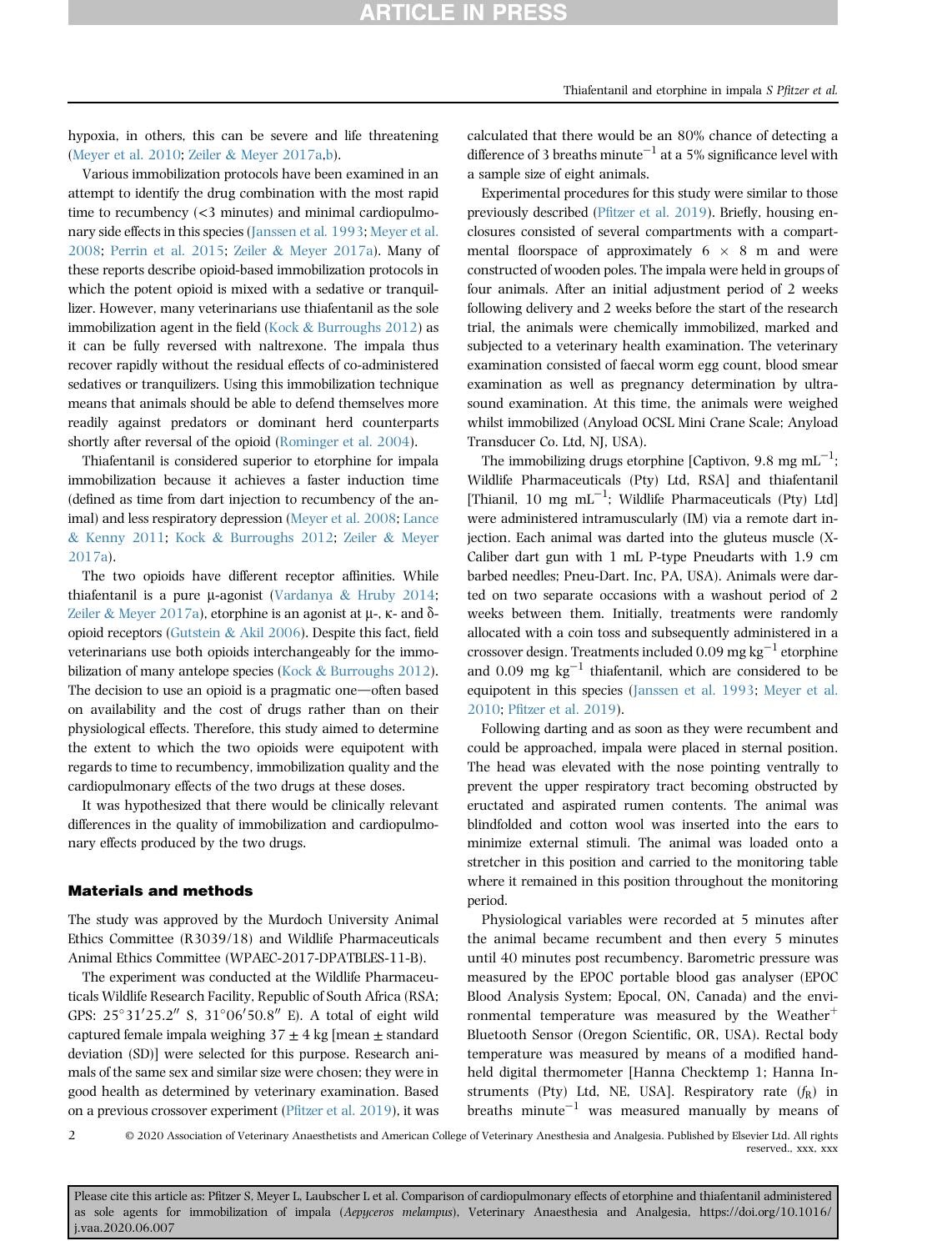visual observation of chest expansions and auscultation with a stethoscope for 1 minute (Littman Classic II; 3M, MN, USA). The same stethoscope was also used to measure the heart rate (HR). Arterial blood pressure was measured by catheterizing the auricular (Arteria auricularis) or pedal arteries (Arteria digitalis) with a 21 gauge catheter (Jelco IV catheter radiopaque; Smith Medical International, UK) connected via a Deltran II pressure transducer (Utah Medical, UT, USA) to an IntraTorr blood pressure monitor (IntraTorr; IntraVitals, UK). Systolic (SAP), diastolic (DAP) and mean arterial pressure (MAP) in mmHg were recorded with this device. Arterial blood was drawn anaerobically into preheparinized blood gas syringes (BD A-Line; Becton Dickinson & Co, UK) at 5, 10, 15, 20 and 30 minutes after recumbency. Within 5 minutes of sampling, arterial blood was analysed by the EPOC portable blood gas analyser using EPOC BGEM test cards (BGEM smart cards; Epocal), and blood gases and acid-base status were determined. The alveolar-arterial oxygen (A-a) gradient was calculated as described by [Meyer et al. \(2010\)](#page-10-6). Arterial blood pH, bicarbonate  $\left(\text{HCO}_3\right)$ , base excess (BE), anion gap (Agap), lactate, arterial partial pressure of carbon dioxide at  $37 \degree C$  (PaCO<sub>2</sub>), arterial partial pressure of oxygen at  $37 °C$  (PaO<sub>2</sub>) and A-a gradient at  $37 °C$  were statistically evaluated.

The immobilization of all animals was reversed with intravenous (IV) naltrexone [Trexonil, 50 mg mL<sup> $-1$ </sup>; Wildlife Pharmaceuticals (Pty) Ltd] injected at a ratio of 20 mg naltrexone to 1 mg etorphine and 10 mg naltrexone per 1 mg thiafentanil when the 40 minute measurement period was over. An assessor, unaware of the allocated treatment, scored immobilization, induction, and recovery according to previously described scales (Pfi[tzer et al. 2019\)](#page-10-10). The induction score was based on the duration and quality of induction and ranged from 1 to 5, where a score of 1 indicated that the animal was recumbent in <5 minutes and a score of 5 indicated that the animal did not become recumbent. Immobilization quality was scored at each sampling interval by assessing the degree of central nervous system depression and movement on a scale of 1 to 5 (Pfi[tzer et al. 2019\)](#page-10-10). A score of 1 indicated that the animal was conscious and mobile and needed to be re-dosed for safe handling, whereas a score of 5 indicated that the animal exhibited severe cardiopulmonary depression with no pedal, palpebral or corneal reflexes and thus was considered excessively immobilized. The subjective recovery score was based on the duration and ease of the recovery after the IV administration of naltrexone and ranged from 1 to 5, where 1 indicated that the animal stood within 3 minutes with no complications and 5 indicated that the animal failed to recover. Time to recumbency was defined as the time from dart injection to the time when the animal was recumbent and unable to rise.

### Data analysis

Data analyses were performed with Genstat Version 19 (VSN International, UK). To determine whether there was a difference between the two opioids in the measured physiological variables, a linear mixed model, consisting of a fixed model and a random model, was fitted to the data. The effects of the two drugs on the monitored variables, the effects of time after recumbency on the monitored variables as well as interaction between treatment and time effect were included in the fixed model. Initially the variance/covariance structure of the data was modelled, including variances due to animal number, animal number by treatment and animal number by treatment by minutes after recumbency. It also included correlations between measurements made on the same animal in the same trial and allowed for different variances for each animal. Before assessing the significance of fixed effects, all nonsignificant random effects and nonsignificant covariances were removed from the random model. Treatment effects, treatment effects over time and the interaction of treatment effects and time were analysed for significant differences. A p value of less than 0.05 was considered significant. Standard errors of differences between means (SEDs), which can be used to compare main effect and interaction means, were estimated from the random model. If the difference between means is greater than the appropriate least significant difference (LSD: SED multiplied by a t value at the desired level of significance), the means can be regarded as significantly different. Due to the repeated measurements made on each animal, the size of the SEDs and LSDs are expected to be less when the means are being compared within a treatment than when they are made between treatments. Results are reported in tables of means  $\pm$  standard deviation (SD) and average SEDs. In addition, treatment means at each time for measurements of most interest are reported with 5% LSDs in the figures.

Time from dart injection to recumbency between drug treatments was compared by means of one-way analysis of variance using SPSS Statistics for Windows Version 24 (IBM Corp, NY, USA) and are reported as mean  $\pm$  SD. Induction, immobilization and recovery scores between drug treatments were analysed by means of Wilcoxon signed-rank test. The significance level was set at  $p < 0.05$ . Data are reported as median and interquartile range (IQR).

### Results

Ambient temperatures measured during etorphine and thiafentanil treatments were 20.7  $\pm$  4.3 °C and 21.9  $\pm$  6.7 °C, respectively.

Mean time to recumbency was significantly faster with thiafentanil treatment  $(2.0 \pm 0.8 \text{ minutes})$  than with etorphine treatment (3.9  $\pm$  1.6 minutes;  $p = 0.007$ ). There was a

3

© 2020 Association of Veterinary Anaesthetists and American College of Veterinary Anesthesia and Analgesia. Published by Elsevier Ltd. All rights reserved., xxx, xxx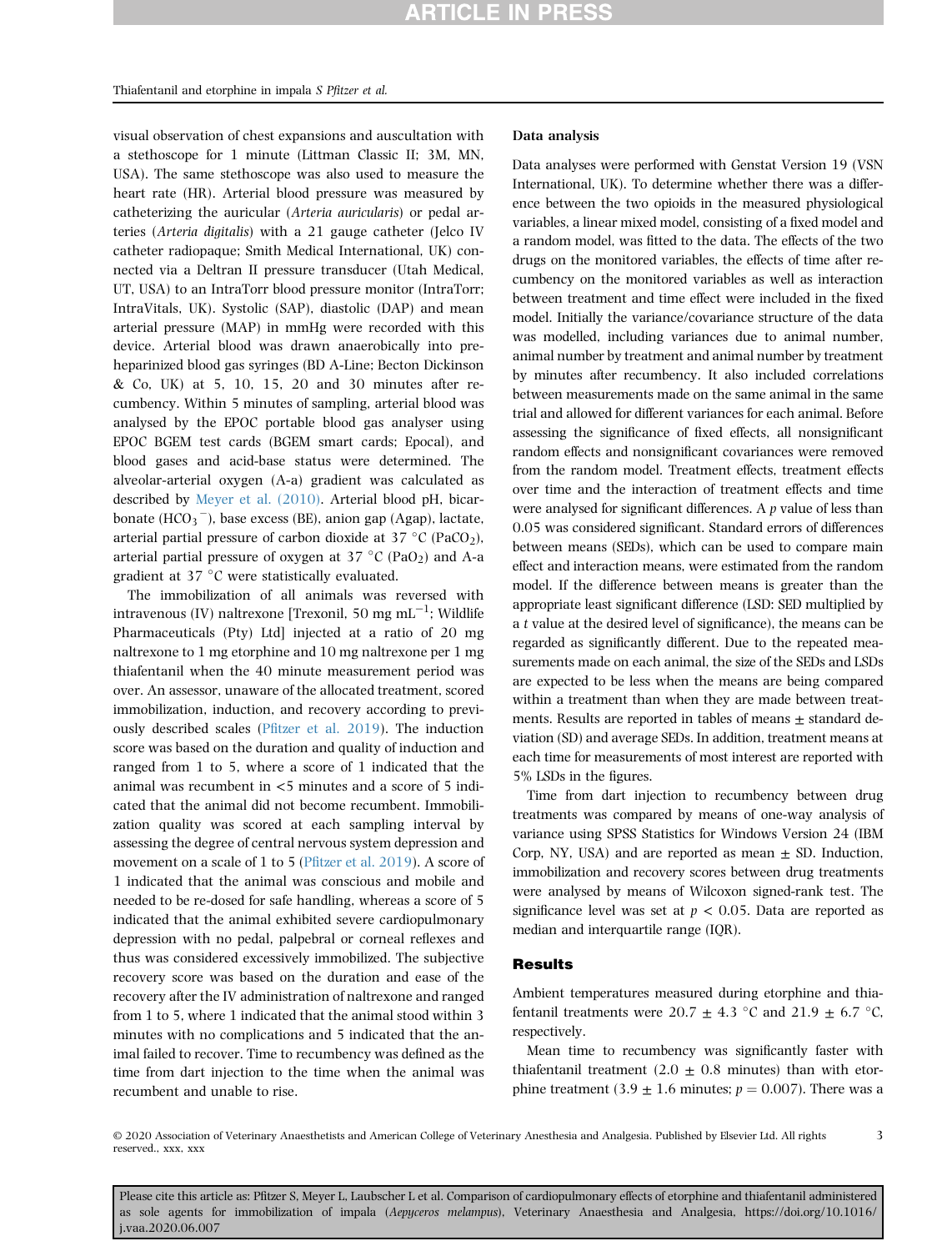<span id="page-3-0"></span>Table 1 Mean values  $\pm$  standard deviations (SD) of physiological variables over time and significant error of differences (SED) measured in eight adult female impala immobilized with  $0.09 \text{ mg kg}^{-1}$  etorphine or  $0.09 \text{ mg kg}^{-1}$  thiafentanil. The significance is given as (p values) for main effects of treatment (averaged over time) and time (averaged over treatment) and the treatment  $\times$  time interaction. Significant results (p  $< 0.05$ ) are given in bold.

|                                               | Time after recumbency of impala in minutes                   |                                              |                                                         |                                                        |                                                                                             |                                                            |                                                    |                             |  |  |
|-----------------------------------------------|--------------------------------------------------------------|----------------------------------------------|---------------------------------------------------------|--------------------------------------------------------|---------------------------------------------------------------------------------------------|------------------------------------------------------------|----------------------------------------------------|-----------------------------|--|--|
|                                               | Group                                                        | 5                                            | 10                                                      | 15                                                     | 20                                                                                          | 30                                                         | 40                                                 | <b>Means (treatment)</b>    |  |  |
| HR (beats minute <sup><math>-1</math></sup> ) | Etorphine<br>Thiafentanil                                    | $132 + 17$<br>$113 \pm 22$                   | $112 \pm 18$<br>111 $\pm$ 35                            | $100 \pm 19$<br>$107 \pm 34$                           | $92 \pm 18$<br>111 $\pm$ 41                                                                 | $82 \pm 19$<br>$110 \pm 38$                                | $82 \pm 11$<br>$107 \pm 36$                        |                             |  |  |
| <b>SED within treatment</b>                   |                                                              | 6                                            |                                                         |                                                        | SED between treatments                                                                      | 14                                                         |                                                    |                             |  |  |
| Significance<br>р                             |                                                              | Treatment<br>0.392                           |                                                         | Time<br>< 0.001                                        |                                                                                             | Treatment $\times$ time<br>< 0.001                         |                                                    |                             |  |  |
| $f_{\rm B}$ (breaths minute <sup>-1</sup> )   | Etorphine<br>Thiafentanil                                    | $13 \pm 12$<br>$7 \pm 4$                     | $13 \pm 17$<br>11 $\pm$ 4                               | 12 $\pm$ 5<br>$13 \pm 3$                               | $14 \pm 31$<br>$15 \pm 6$                                                                   | $13 \pm 4$<br>$15 \pm 3$                                   | $12 \pm 6$<br>$16 \pm 5$                           |                             |  |  |
| <b>SED within treatment</b>                   |                                                              | 2                                            |                                                         |                                                        | <b>SED between treatments</b>                                                               | 2                                                          |                                                    |                             |  |  |
| Significance<br>р                             |                                                              | Treatment<br>0.844                           |                                                         | Time<br>< 0.001                                        |                                                                                             | Treatment $\times$ time<br>0.004                           |                                                    |                             |  |  |
| $RT$ ( $°C$ )                                 | Etorphine<br>Thiafentanil<br>Means (time) 38.84*             | $38.8 \pm 0.7$<br>$38.9 \pm 0.6$             | $38.9 \pm 0.8$<br>$39.0 \pm 0.5$<br>$38.98^{\dagger}$   | $38.9 \pm 0.6$<br>$39.2 \pm 0.6$<br>$39.03^{\ddagger}$ | $38.9 \pm 0.8$<br>$39.2 \pm 0.8$<br>$39.06^{\ddagger}$                                      | $38.8 \pm 0.8$<br>$39.3 \pm 0.6$<br>$39.04^{\ddagger}$     | $38.5 \pm 0.9$<br>$39.2 \pm 0.7$<br>$38.89**$      |                             |  |  |
| <b>SED within treatment</b>                   |                                                              | 0.1                                          |                                                         | SED between treatments                                 |                                                                                             | 0.3                                                        |                                                    |                             |  |  |
| Significance<br>p                             |                                                              | Treatment<br>0.207                           |                                                         | Time<br>0.023                                          |                                                                                             | Treatment $\times$ time<br>0.081                           |                                                    |                             |  |  |
| SAP (mmHg)                                    | Etorphine<br>Thiafentanil<br>Means (time) $163.9^{\dagger}$  | $149 \pm 25$<br>$179 \pm 20$                 | $139 \pm 15$<br>$160 + 19$<br>149.6*                    | $135 \pm 14$<br>$158 \pm 23$<br>146.7*                 | $134 \pm 36$<br>$158 \pm 18$<br>146.0*                                                      | $142 \pm 21$<br>$159 \pm 14$<br>150.4*                     | $152 \pm 14$<br>$165 \pm 11$<br>$158.3^{\dagger}$  | 141.9*<br>$162.1^{\dagger}$ |  |  |
| <b>SED within treatment</b>                   |                                                              | $\overline{4}$                               |                                                         | SED between treatments                                 |                                                                                             | 6                                                          |                                                    |                             |  |  |
| Significance<br>р                             |                                                              | Treatment<br>0.005                           |                                                         | Time<br>< 0.001                                        |                                                                                             | Treatment $\times$ time<br>0.261                           |                                                    |                             |  |  |
| DAP (mmHg)                                    | Etorphine<br>Thiafentanil                                    | $103 \pm 20$<br>$134 \pm 16$                 | 101 $\pm$ 9<br>$125 \pm 18$                             | $99 \pm 11$<br>$123 \pm 16$                            | $100 \pm 24$<br>$129 \pm 16$                                                                | $109 \pm 18$<br>125 $\pm$ 7                                | $112 \pm 15$<br>$126 \pm 14$                       | 104.9*<br>$126.2^{\dagger}$ |  |  |
| <b>SED within treatment</b>                   |                                                              | 5                                            |                                                         |                                                        | SED between treatments                                                                      |                                                            | 5                                                  |                             |  |  |
| Significance<br>р                             |                                                              | Treatment<br>< 0.001                         |                                                         | Time<br>0.376                                          |                                                                                             | Treatment $\times$ time<br>0.133                           |                                                    |                             |  |  |
| $MAP$ (mmHg)                                  | Etorphine<br>Thiafentanil<br>Means (time) $135.3^{\ddagger}$ | $120 \pm 21$<br>$151 \pm 19$                 | $113 \pm 11$<br>$141 \pm 16$<br>$126.5**^{\dagger}$     | 110 $\pm$ 12<br>$133 \pm 21$<br>121.9*                 | $115 \pm 27$<br>$146 \pm 17$<br>$130.4^{\dagger}$                                           | $125 \pm 21$<br>$141 \pm 12$<br>$132.7^{+1}$               | $129 \pm 14$<br>$141 \pm 10$<br>$135.0^{\ddagger}$ | 120.0*<br>$141.1^{\dagger}$ |  |  |
| <b>SED within treatment</b>                   |                                                              | 6                                            |                                                         | <b>SED between treatments</b>                          |                                                                                             | 6                                                          |                                                    |                             |  |  |
| Significance<br>р                             |                                                              | Treatment<br>< 0.001                         |                                                         | Time<br>0.025                                          |                                                                                             | Treatment $\times$ time<br>0.059                           |                                                    |                             |  |  |
| рH                                            | Etorphine<br>Thiafentanil<br>Means (time)                    | $7.30 \pm 0.04$<br>$7.26 \pm 0.05$<br>7.280* | $7.32 \pm 0.03$<br>$7.31 \pm 0.05$<br>$7.313^{\dagger}$ | $7.332^{1}$                                            | $7.34 \pm 0.04$ 7.36 $\pm$ 0.04<br>$7.33 \pm 0.05$ 7.35 $\pm$ 0.05<br>$7.354^{\frac{5}{3}}$ | $7.39 \pm 0.04$<br>$7.38 \pm 0.03$<br>$7.380$ <sup>1</sup> |                                                    |                             |  |  |
| SED within treatment                          |                                                              | 0.01                                         |                                                         | SED between treatments                                 |                                                                                             | 0.02                                                       |                                                    |                             |  |  |

4

© 2020 Association of Veterinary Anaesthetists and American College of Veterinary Anesthesia and Analgesia. Published by Elsevier Ltd. All rights reserved., xxx, xxx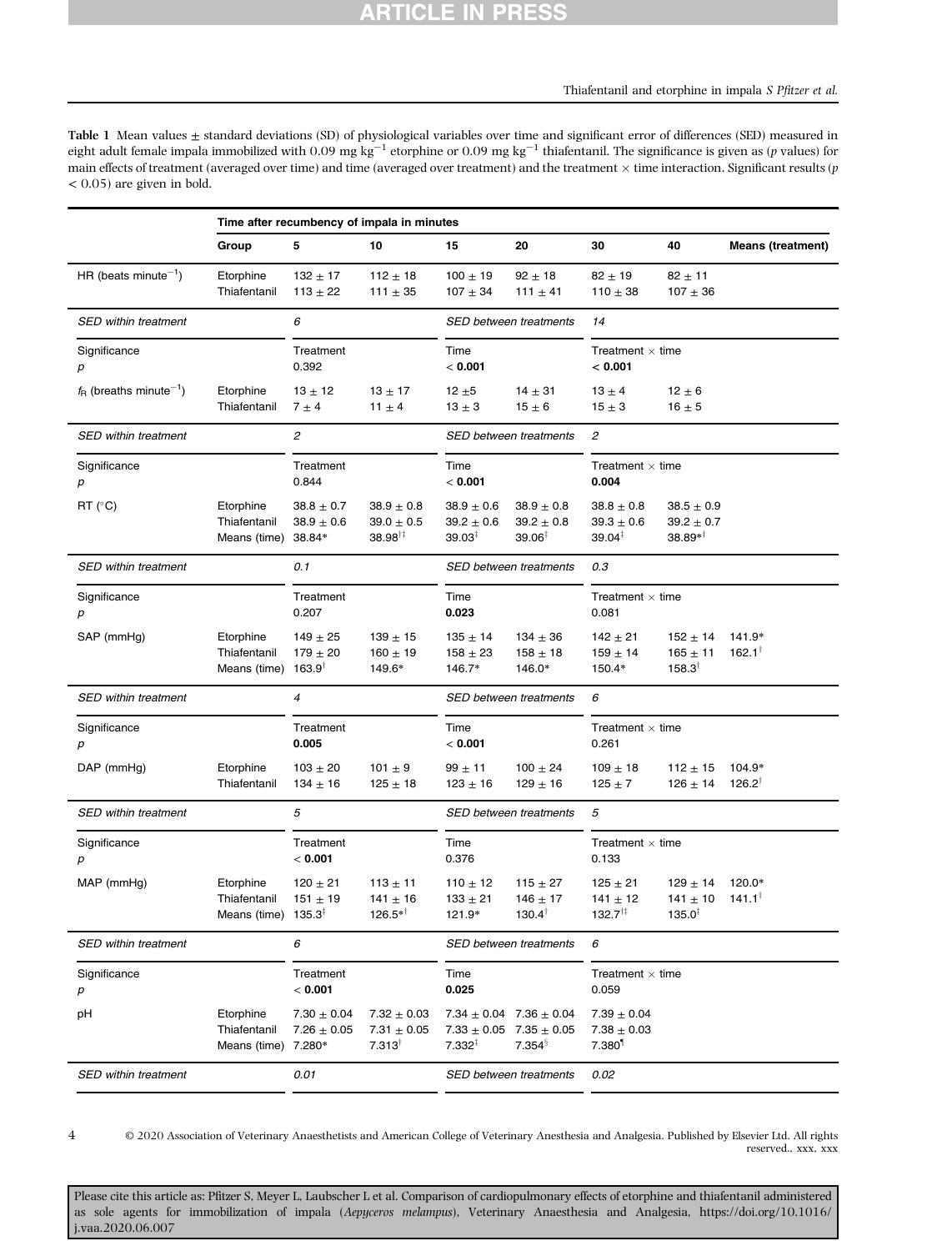## **ARTICLE IN PRESS**

### Thiafentanil and etorphine in impala S Pfitzer et al.

Table 1 (continued)

|                                  | Time after recumbency of impala in minutes                  |                                                                            |                                                                       |                                                     |                                                                                          |                                               |    |                          |  |
|----------------------------------|-------------------------------------------------------------|----------------------------------------------------------------------------|-----------------------------------------------------------------------|-----------------------------------------------------|------------------------------------------------------------------------------------------|-----------------------------------------------|----|--------------------------|--|
|                                  | Group                                                       | 5                                                                          | 10                                                                    | 15                                                  | 20                                                                                       | 30                                            | 40 | <b>Means (treatment)</b> |  |
| Significance<br>p                |                                                             | Treatment<br>0.282                                                         |                                                                       | Time<br>< 0.001                                     |                                                                                          | Treatment $\times$ time<br>0.238              |    |                          |  |
| $HCO3$ (mmol L <sup>-1</sup> )   | Etorphine<br>Thiafentanil                                   | $27.0 \pm 3.2$<br>$29.2 \pm 3.0$                                           | $27.6 \pm 3.5$<br>$28.0 \pm 2.8$                                      | $29.1 \pm 3.4$<br>$27.9 \pm 2.7$                    | $30.4 \pm 3.0$<br>$28.1 \pm 2.8$                                                         | $31.1 \pm 2.6$<br>$30.1 \pm 3.2$              |    |                          |  |
| <b>SED within treatment</b>      |                                                             | 0.4                                                                        |                                                                       |                                                     | SED between treatments                                                                   | 1.4                                           |    |                          |  |
| Significance<br>p                |                                                             | Treatment<br>0.837                                                         |                                                                       | Time<br>< 0.001                                     |                                                                                          | Treatment $\times$ time<br>< 0.001            |    |                          |  |
| BE                               | Etorphine<br>Thiafentanil                                   | $1.1 \pm 3.2$<br>$2.8 \pm 3.1$                                             | $2.0 \pm 3.2$<br>$2.0 \pm 3.1$                                        | $3.7 \pm 3.3$<br>$2.2\pm3.0$                        | $5.3$ $\pm$ $2.7$<br>$3.0 \pm 3.0$                                                       | $7.0 \pm 2.7$<br>$5.4 \pm 3.4$                |    |                          |  |
| <b>SED within treatment</b>      |                                                             | 0.4                                                                        |                                                                       |                                                     | <b>SED between treatments</b>                                                            | 1.0                                           |    |                          |  |
| Significance<br>$\boldsymbol{p}$ |                                                             | Treatment<br>0.571                                                         |                                                                       | Time<br>< 0.001                                     |                                                                                          | Treatment $\times$ time<br>< 0.001            |    |                          |  |
| Agap (mmol $L^{-1}$ )            | Etorphine<br>Thiafentanil                                   | $12.8 \pm 2.3$<br>$11.1 \pm 2.1$                                           | $13.1 \pm 2.8$<br>$12.2 \pm 1.5$                                      | $10.7 \pm 2.9$<br>$12.4 \pm 1.3$                    | $10.8 \pm 2.5$<br>$11.5 \pm 1.5$                                                         | $10.6 \pm 1.9$<br>11.0 $\pm$ 2.0              |    |                          |  |
| <b>SED within treatment</b>      |                                                             | 0.5                                                                        |                                                                       | <b>SED between treatments</b>                       |                                                                                          | 1.0                                           |    |                          |  |
| Significance<br>p                |                                                             | Treatment<br>0.889                                                         |                                                                       | Time<br>< 0.001                                     |                                                                                          | Treatment $\times$ time<br>0.002              |    |                          |  |
| Lactate (mmol $L^{-1}$ )         | Etorphine<br>Thiafentanil<br>Means (time) 5.24 <sup>1</sup> | $5.2 \pm 2.4$<br>$5.3 \pm 1.7$                                             | $4.3 \pm 2.6$<br>$4.5 \pm 2.0$<br>$4.43^{\frac{8}{3}}$                | $3.4 \pm 2.4$<br>$3.7 \pm 2.1$<br>$3.55^{\ddagger}$ | $2.6 \pm 2.1$<br>$3.0 \pm 2.0$<br>$2.78^{\dagger}$                                       | $1.5 \pm 1.5$<br>$1.8 \pm 1.4$<br>1.66*       |    |                          |  |
| <b>SED within treatment</b>      |                                                             | 0.2                                                                        |                                                                       | SED between treatments                              |                                                                                          | 0.9                                           |    |                          |  |
| Significance<br>р                |                                                             | Treatment<br>0.822                                                         |                                                                       | Time<br>< 0.001                                     |                                                                                          | Treatment $\times$ time<br>0.931              |    |                          |  |
| $PaCO2$ mmHg (kPa)               | Etorphine<br>Thiafentanil                                   | $52 \pm 8(6.9)$<br>$61 \pm 10$ (8.1) $54 \pm 8$ (7.2)                      | $50 \pm 8$ (6.7)                                                      |                                                     | $51 \pm 8$ (6.8) $50 \pm 9$ (6.7)<br>$51 \pm 8$ (6.8) $48 \pm 8$ (6.4)                   | $49 \pm 6$ (6.5)<br>$47 \pm 5(6.3)$           |    |                          |  |
| <b>SED within treatment</b>      |                                                             | 2(0.2)                                                                     |                                                                       |                                                     | SED between treatments                                                                   | 2(0.2)                                        |    |                          |  |
| Significance<br>р                |                                                             | Treatment<br>0.402                                                         |                                                                       | Time<br>< 0.001                                     |                                                                                          | Treatment $\times$ time<br>< 0.001            |    |                          |  |
| $PaO2$ mmHg (kPa)                | Etorphine<br>Thiafentanil                                   |                                                                            | $37 \pm 13$ (4.9) $52 \pm 11$ (6.9) $59 \pm 8$ (7.9) $60 \pm 8$ (8.0) |                                                     | $45 \pm 16$ (6.0) $50 \pm 11$ (6.7) $50 \pm 9$ (6.7) $53 \pm 11$ (7.1) $59 \pm 10$ (7.9) | $59 \pm 4 (7.9)$                              |    |                          |  |
| <b>SED within treatment</b>      |                                                             | 2(0.3)                                                                     |                                                                       |                                                     | SED between treatments                                                                   | 4(0.5)                                        |    |                          |  |
| Significance<br>р                |                                                             | Treatment<br>0.635                                                         |                                                                       | Time<br>< 0.001                                     |                                                                                          | Treatment $\times$ time<br>< 0.001            |    |                          |  |
| A-a gradient mmHg (kPa)          | Etorphine<br>Thiafentanil<br>Means (time)                   | $39 \pm 11$ (5.2) $36 \pm 5$ (4.8)<br>$40 \pm 8(5.3)$<br>$39.5^{\ddagger}$ | $33 \pm 5(4.4)$<br>$34.6^\dagger$                                     | $31.4*^{\dagger}$                                   | $34 \pm 4 (4.5) 32 \pm 7 (4.3)$<br>$29 \pm 3(3.9)$ 31 $\pm 6(4.1)$<br>$31.1*^{\dagger}$  | $28 \pm 5(3.7)$<br>$30 \pm 4(4.0)$<br>$29.2*$ |    |                          |  |
| <b>SED within treatment</b>      |                                                             | 2(0.3)                                                                     |                                                                       |                                                     | SED between treatments                                                                   | 3(0.4)                                        |    |                          |  |
| Significance<br>р                |                                                             | Treatment<br>0.470                                                         |                                                                       | Time<br>< 0.001                                     |                                                                                          | Treatment $\times$ time<br>0.087              |    |                          |  |

Physiological values evaluated were heart rate (HR) in beats minute<sup>-1</sup>, respiratory rate  $(f_R)$  in breaths minute<sup>-1</sup>, rectal temperature (RT) in  $^{\circ}$ C, systolic arterial pressure (SAP) in millimetres mercury (mmHg), diastolic arterial pressure (DAP) in mmHg, mean arterial pressure (MAP) in mmHg, arterial blood pH (pH), arterial bicarbonate (HCO3<sup>-</sup>)

5

© 2020 Association of Veterinary Anaesthetists and American College of Veterinary Anesthesia and Analgesia. Published by Elsevier Ltd. All rights reserved., xxx, xxx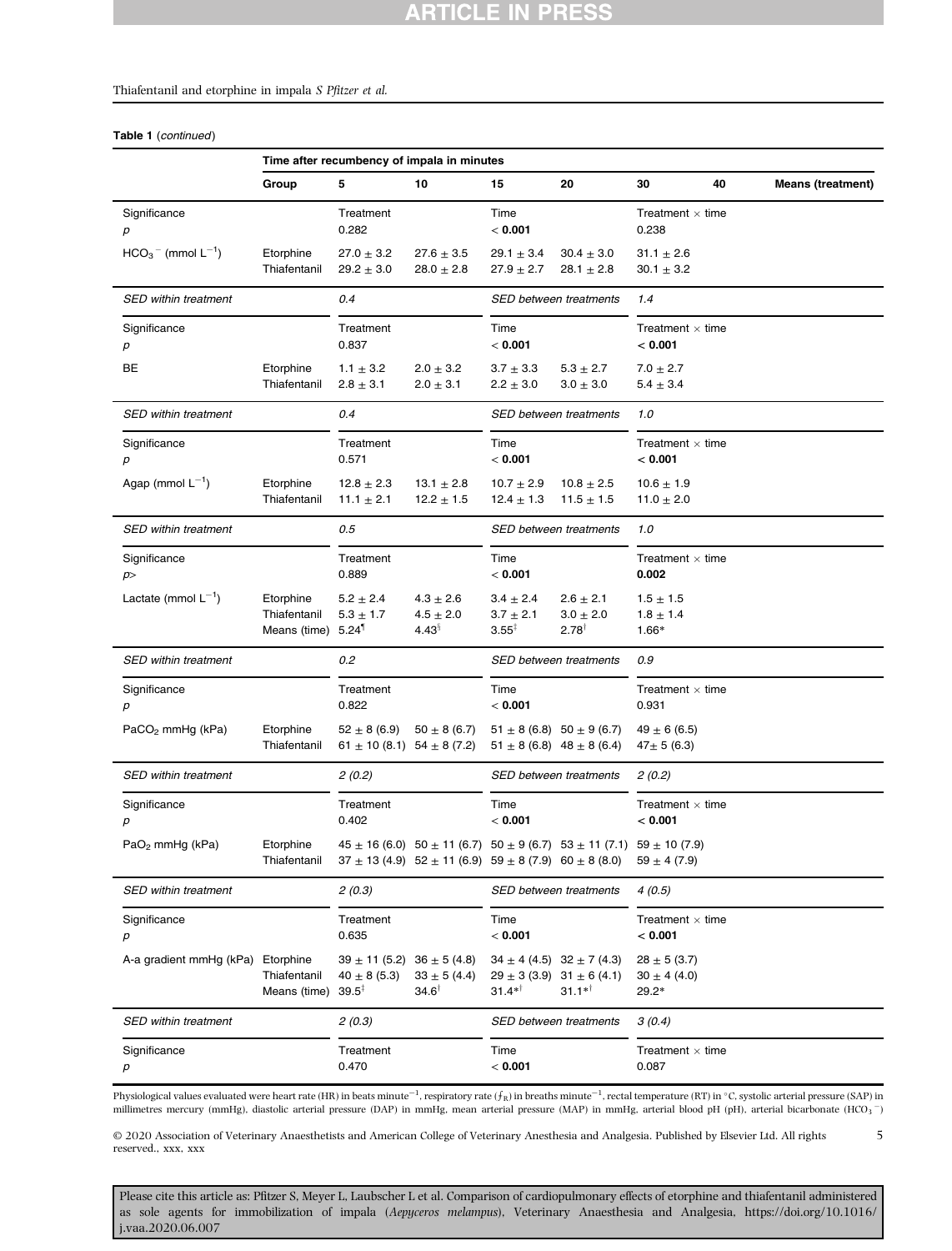difference in induction scores using the Wilcoxon signed-rank test  $(Z = -1.897, p = 0.05)$ . Median induction scores were 1 for both treatments; however, IQR of etorphine treatment was 0.5, whereas that of thiafentanil treatment was 0. Of the eight impala immobilized with etorphine, two were given an induction score of 2 because they repeatedly stood up after initial recumbency.

There was a significant difference in the median immobilization scores ( $Z = -2.205$ ,  $p = 0.027$ ); etorphine treatment (2.59; IQR 0.73) induced a better quality of immobilization than thiafentanil treatment (2.4;  $IQR = 0.75$ ). However, after administration of the reversal agent naltrexone, the mean recovery scores did not differ between treatments and all animals achieved a recovery score of 1 ( $IQR = 0$ ) irrespective of the treatment.

Significant treatment differences were detected for arterial blood pressure, whereas HR,  $f_R$ , blood gases and acid-base variables showed a significant treatment-by-time interaction. All physiological variables, except for DAP, changed significantly over the monitoring period irrespective of the treatment administered [\(Table 1](#page-3-0)).

The  $f_R$  increased over time with thiafentanil treatment (7) breath minute<sup>-1</sup> at 5 minutes versus 16 breath minute<sup>-1</sup> at 40 minutes) but was initially lower than values obtained following etorphine treatment (13 breaths minute<sup>-1</sup> at 5 minutes; [Table 1](#page-3-0) & [Fig. 1](#page-6-0);  $p = 0.004$ ). Panting was observed in one of the animals given etorphine, whilst initial apnoea of approximately 1 minute duration was observed in two animals given thiafentanil. The  $f_R$  varied widely between individual animals.

There was a significant effect of time ( $p < 0.001$ ) as well as a treatment-by-time effect ( $p < 0.001$ ) for HR, which was higher initially following etorphine administration and decreased within 10 minutes to HR values less than those following thiafentanil administration. The difference in HR between treatments was significant at the 30 minute time point only (etorphine: 82 beats minute<sup>-1</sup> versus thiafentanil: 110 beats  $minute^{-1}$ ). There was a large variation between animals, re-flected in the large SDs [\(Table 1](#page-3-0)  $&$  [Fig. 1](#page-6-0)).

There were overall significant effects of treatment on arterial blood pressure, specifically SAP ( $p = 0.005$ ), DAP ( $p < 0.001$ ) and MAP ( $p < 0.001$ ) [\(Table 1\)](#page-3-0). All blood pressure values were higher with thiafentanil treatment than with etorphine treatment [\(Table 1](#page-3-0) & [Fig. 2](#page-7-0)). With both treatments, SAP decreased over time ( $p < 0.001$ ), whereas MAP increased over time ( $p =$ 0.025). DAP did not change significantly over time ([Table 1](#page-3-0)  $\&$ [Fig. 2\)](#page-7-0).

Mean arterial pH increased over time ( $p < 0.001$ ) with both treatments ([Table 1\)](#page-3-0). Mean  $HCO_3$ <sup>-</sup> increased over time with

etorphine treatment, whereas it decreased initially and then increased after 15 minutes with thiafentanil treatment ( $p <$ 0.001; [Table 1](#page-3-0)  $\&$  [Fig. 3](#page-8-0)). The BE showed similar directions of changes to  $HCO_3^-$ ; however, BE of thiafentanil-treated animals increased from 10 minutes after drug administration ( $p <$ 0.001; [Table 1](#page-3-0) & [Fig. 3\)](#page-8-0). Conversely, Agap increased with both treatments during the first 10 minutes after which it steadily decreased ( $p = 0.002$ ; [Table 1](#page-3-0) & [Fig. 3\)](#page-8-0). Mean blood lactate significantly decreased over time with both treatments ( $p <$ 0.001; [Table 1](#page-3-0)).

There was a significant treatment-by-time interaction for PaCO<sub>2</sub> ( $p < 0.001$ ). The mean PaCO<sub>2</sub> decreased over time with both treatments [thiafentanil:  $61 \pm 10$  to  $47 \pm 5$  mmHg (from 8.1 to 6.3 kPa); etorphine:  $52 \pm 8$  to  $49 \pm 6$  mmHg (from 8.3) to 6.5 kPa); [Table 1](#page-3-0) & [Fig. 4](#page-9-0))]. A significant treatment-by-time interaction was also observed for PaO<sub>2</sub> ( $p < 0.001$ ). Animals were severely hypoxaemic with both treatments. Hypoxaemia was more severe with thiafentanil at the beginning of the monitoring period with mean values of  $37 \pm 13$  mmHg (4.9) kPa). The mean arterial  $PaO<sub>2</sub>$  increased with both treatments; however, over time and despite initial differences, both treatments were associated with a PaO<sub>2</sub> of 59  $\pm$  4 and 59  $\pm$  10 mmHg (7.9 kPa) at 30 minutes [\(Table 1](#page-3-0)  $\&$  [Fig. 4\)](#page-9-0).

The A-a gradient of both treatments decreased over time, irrespective of the treatment ( $p < 0.001$ ; [Table 1](#page-3-0) & [Fig. 4](#page-9-0)).

### **Discussion**

This study demonstrates that opioids administered alone, at the doses used, are suitable for the effective immobilization of impala for a duration of 40 minutes. An important difference between the effects of the two drugs was the time to immobilization. Time to recumbency was faster with thiafentanil than with the etorphine treatment, as has been reported previously by [Meyer et al. \(2008\).](#page-10-2)

The times to recumbency that we measured were similar to those previously recorded: less than 3 minutes in impala darted with 0.08 mg kg<sup>-1</sup> thiafentanil ([Janssen et al. 1993](#page-10-7)) and 4.0  $\pm$ 1.7 minutes in impala darted with 0.09 mg  $\text{kg}^{-1}$  etorphine (Pfi[tzer et al. 2019\)](#page-10-10). When lower doses of potent opioids were used on their own for immobilization of impala, animals took considerably longer to become recumbent and sometimes had to be physically handled to enable the application of monitoring equipment ([Cheney](#page-10-1) & [Hattingh 1987](#page-10-1); [Janssen et al.](#page-10-7) [1993](#page-10-7)). The addition of sedatives or tranquilizers, such as medetomidine or azaperone, to thiafentanil is not reported to hasten the time to recumbency when compared to results of the current study ([Meyer et al. 2008](#page-10-2); [Zeiler](#page-11-1) & [Meyer 2017a](#page-11-1)).

6

© 2020 Association of Veterinary Anaesthetists and American College of Veterinary Anesthesia and Analgesia. Published by Elsevier Ltd. All rights reserved., xxx, xxx

concentration in mmol L<sup>-1</sup>, arterial base excess (BE) in mmol L<sup>-1</sup>, anion gap (Agap) in mmol L<sup>-1</sup>, lactate in mmol L<sup>-1</sup>, arterial partial pressure of carbon dioxide (PaCO<sub>2</sub>) in mmHg and kilopascal (kPa), arterial pressure of oxygen (PaO<sub>2</sub>) in mmHg and (kPa), alveolar-arterial oxygen gradient (A-a gradient) in mmHg, and (kPa). Within row, Mean (time) values denoted by different symbols differ significantly from each other. Within column, Mean (treatment) values denoted by different symbols differ significantly from each other. Means with superscripts in common are not significantly different from one another.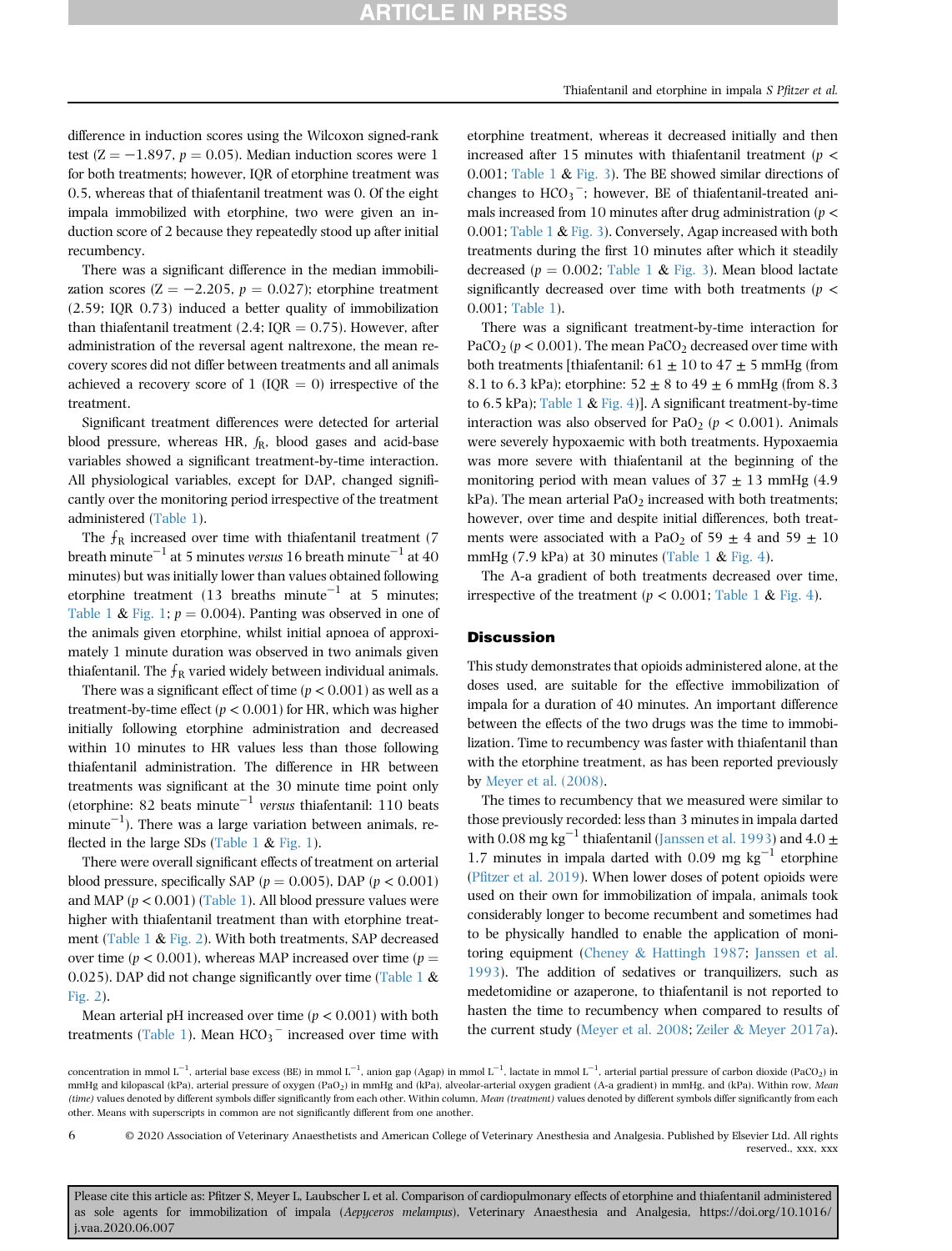### **ARTICLE IN PRES**

<span id="page-6-0"></span>

Figure 1 Effect of treatment over time on mean heart rate (HR) and mean respiratory rate  $(f_R)$  in eight female adult impala immobilized with 0.09 mg kg<sup>-1</sup> etorphine and 0.09 mg kg<sup>-1</sup> thiafentanil. Error bars represent the 5% least significant difference (LSD).

Rapid recumbency is desirable, especially in a field situation where impala could run long distances during the injection and effect period. This could lead to complications such as failure to capture the animal, hyperthermia, injury, predation and death ([Cheney](#page-10-1) & [Hattingh 1987;](#page-10-1) [Janssen et al. 1993;](#page-10-7) [Meyer et al. 2008;](#page-10-2) [Zeiler](#page-11-1) & [Meyer 2017a\)](#page-11-1). At the opioid doses chosen for this study (0.09 mg kg<sup>-1</sup> IM), all impala became recumbent without intervention and the time to recumbency was measured. However, distance travelled after darting was not determined as animals were inside an enclosure and in a field situation this might differ between the two opioids and depends on the degree of excitement caused. This would be an important variable to measure in future studies.

After the impala became recumbent and could be handled easily and positioned for monitoring, they showed minor infrequent movements such as chewing, tail flicking, ear twitching and sometimes limb movements. Similar movements have been observed by other authors when impala were immobilized with other drug combinations [\(Janssen et al.](#page-10-7) [1993](#page-10-7); [Meyer et al. 2008](#page-10-2); [Zeiler](#page-11-1) & [Meyer 2017a\)](#page-11-1).

The degree of apnoea caused by thiafentanil was notable; however, this initial apnoea was not reflected in the data since  $f<sub>R</sub>$  was not recorded before the 5 minute time point. Apnoea

was observed in two of the eight animals (25% prevalence) following thiafentanil administration, but it was not observed with etorphine. Thiafentanil-induced initial apnoea has also been reported by [Janssen et al. \(1993\)](#page-10-7), [Meyer et al. \(2008\)](#page-10-2) and [Zeiler](#page-11-1) & [Meyer \(2017a\)](#page-11-1). Rapid resolution of induction of apnoea—within 1 minute after onset and without intervention—might have resulted from the fact that no sedative or tranquillizer was added to the immobilizing mixture in this study. The administration of additional drugs potentiated ventilatory depression caused by opioids in previous studies ([Meyer et al. 2008](#page-10-2); [Zeiler](#page-11-1) & [Meyer 2017a\)](#page-11-1).

Throughout the monitoring period, HR and arterial blood pressures varied considerably not only between the treatments but also between individual animals. Based on reference values of similar sized animals, such as sheep and goats ([Prothero 2015;](#page-10-11) [Izwan et al. 2018](#page-10-12)), it could be concluded that etorphine treatment produced mild hypertension (overall mean MAP =  $120 \pm 19$  mmHg). Conversely, thiafentanil produced moderate hypertension (mean  $MAP = 141$  $\pm$  14 mmHg;  $p < 0.001$ ) throughout the monitoring period, although there was a slight decrease in blood pressure over time. Similar hypertensive effects in thiafentanil-treated impala were reported by [Janssen et al. \(1993\)](#page-10-7) and [Meyer](#page-10-2)

7

© 2020 Association of Veterinary Anaesthetists and American College of Veterinary Anesthesia and Analgesia. Published by Elsevier Ltd. All rights reserved., xxx, xxx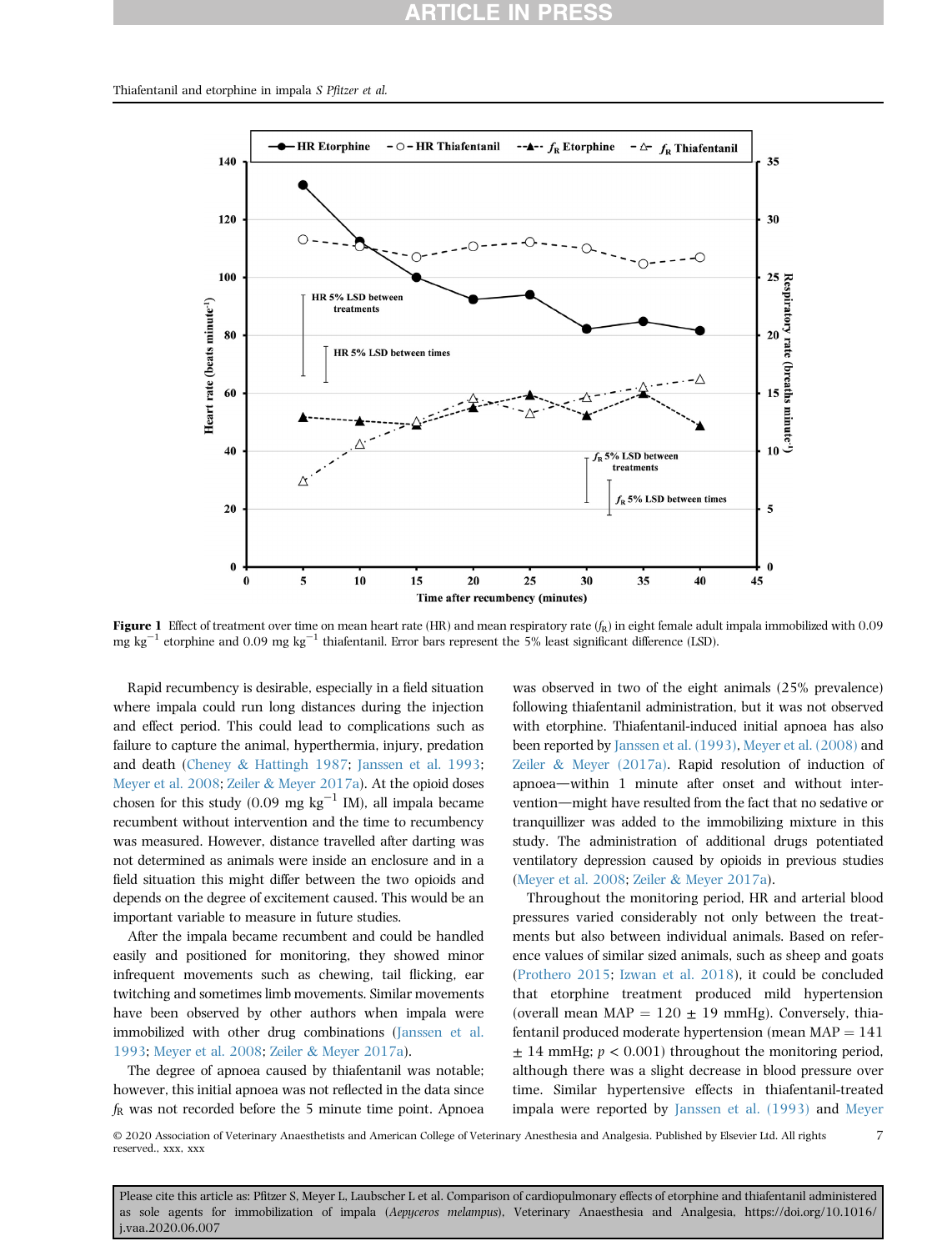Thiafentanil and etorphine in impala S Pfitzer et al.

<span id="page-7-0"></span>

Figure 2 Effect of treatment over time on means of systolic (SAP), diastolic (DAP) and mean arterial blood pressure (MAP) in eight adult female impala after treatment with etorphine and thiafentanil. Error bars represent the 5% least significant difference (LSD). For detailed information, refer to [Fig. 1](#page-6-0) legend.

[et al. \(2008\)](#page-10-2). Persistent tachycardia and hypertension observed in the thiafentanil-treated animals could result from sympathetic nervous system activation by various factors such as by the opioids themselves, from hypoxia or hypercapnia or it could possibly also be induced by stress from the dart impact ([Heard et al. 1990;](#page-10-13) [Meyer et al. 2015](#page-10-14); [Buss et al. 2016](#page-10-15)). However, the fact that there was a significant difference between thiafentanil and etorphine indicates that the hypertension in this case was most likely predominantly induced by drug rather than stress. The impala were adapted to the enclosure and human presence. The stress response to darting might be more exaggerated when non-habituated animals are darted in the field.

The normal  $f_R$  of impala at rest has been reported to be 20  $\pm$ 8 breaths minute<sup>-1</sup> [\(Cheney](#page-10-1) & [Hattingh 1987\)](#page-10-1). In comparison, both drugs in the current study produced bradypnoea with mean values of  $f_R$  between 7  $\pm$  4 and 16  $\pm$  5 breaths minute<sup>-1</sup> ([Table 1](#page-3-0) & [Fig. 1](#page-6-0)). The mildly increased PaCO<sub>2</sub> values—means ranging from  $49 \pm 6$  to  $52 \pm 8$  mmHg (from 6.5 to 6.9 kPa) with etorphine treatment and  $47 \pm 5$  to 61  $\pm$ 10 mmHg (from 6.3 to 8.1 kPa) with thiafentanil treatment—could indicate that the bradypnoea resulted in some alveolar hypoventilation. This condition improved within the first 15 minutes of monitoring ([Fig. 4](#page-9-0)).

Animals were markedly hypoxaemic at 5 minutes after drug injection, and PaO<sub>2</sub> values were  $37 \pm 13$  mmHg (4.9 kPa) and

8

© 2020 Association of Veterinary Anaesthetists and American College of Veterinary Anesthesia and Analgesia. Published by Elsevier Ltd. All rights reserved., xxx, xxx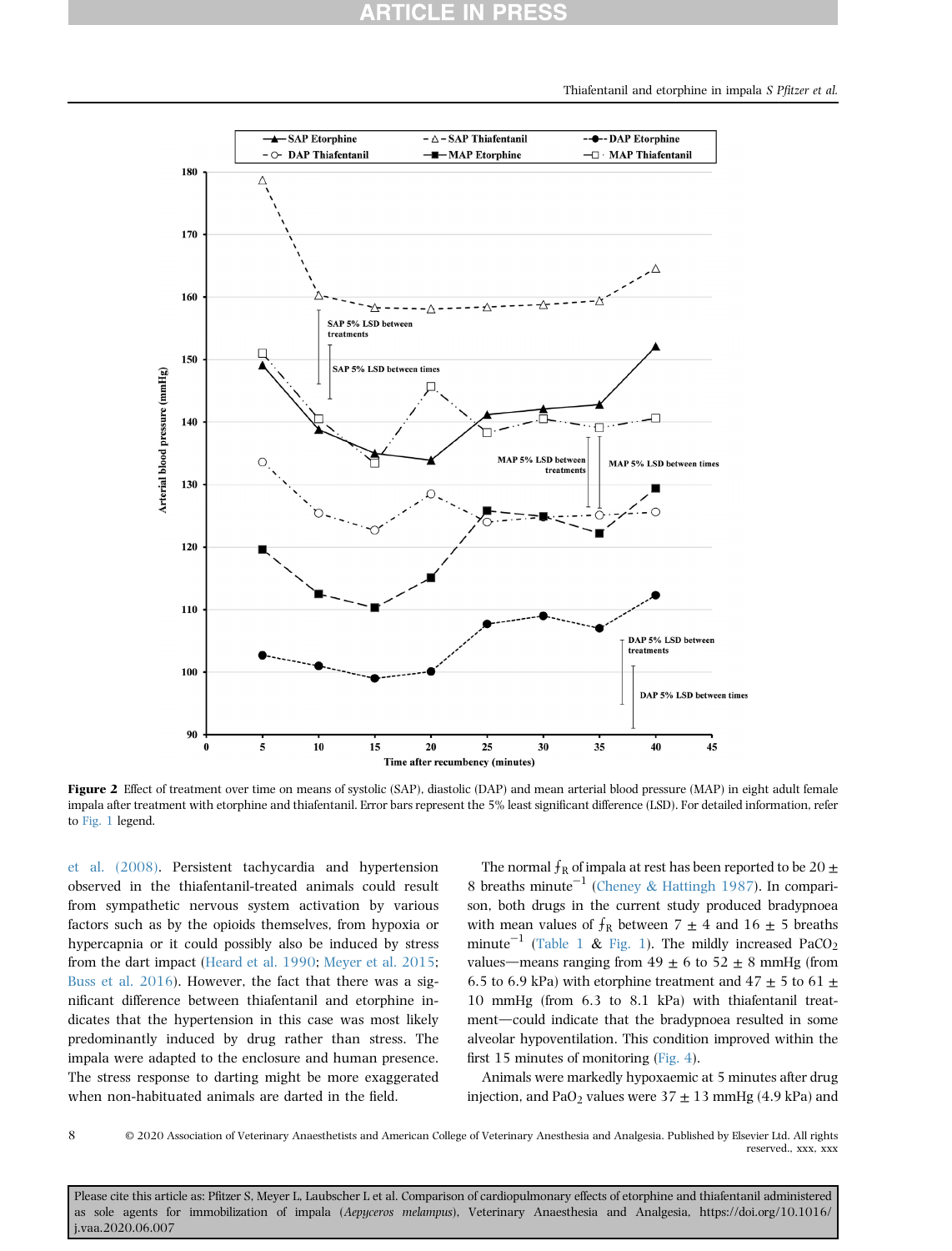### RTICLE IN

<span id="page-8-0"></span>Thiafentanil and etorphine in impala S Pfitzer et al.



**Figure 3** Effect of treatment over time on the mean values of arterial bicarbonate (HCO<sub>3</sub>  $^-$ ), base excess (BE) and anion gap (Agap) in eight adult female impala immobilized with etorphine and thiafentanil. Error bars represent the 5% least significant difference (LSD). For detailed information, refer to [Fig. 1](#page-6-0) legend.

 $45 \pm 16$  mm Hg (6.0 kPa) for thiafentanil and etorphine treatments, respectively ([Table 1\)](#page-3-0). This is regarded as severe hypoxaemia and may contribute to fatalities if impala cannot be given oxygen supplementation immediately or partial opioid reversal drug or both ([Zeiler](#page-11-1) & [Meyer 2017a](#page-11-1)[,b\)](#page-11-0). Although PaO2 improved over time with both drugs, animals remained clinically hypoxic  $[59 \pm 10$  and  $59 \pm 4$  mmHg  $(7.9 \text{ kPa})$ ] at 30 minutes.

The A-a gradients of the group of impala ranged from  $28 \pm 5$ to  $40 \pm 8$  mmHg (3.7 to 5.3 kPa) with both treatments and were greatest at the beginning of the study. Normal A-a gradients of  $21-25$  mmHg (2.8–3.3 kPa) were reported in goats before opioid immobilization and increased to  $33-40$  mmHg  $(4.4-5.3 \text{ kPa})$  after immobilization [\(Meyer et al. 2006,](#page-10-16) [2015\)](#page-10-14).

If a normal A-a gradient is assumed, the expected  $PaO<sub>2</sub>$  can be calculated based on the PaCO<sub>2</sub> [\(Meyer et al. 2015\)](#page-10-14). These large A-a gradients indicate that hypoxaemia was not caused solely by hypoventilation induced by ventilatory depression but was also the result of other disturbances that may have impeded the alveolar oxygen exchange such as a ventilation perfusion mismatch or diffusion impairment. The decrease of the A-a gradients and improvement of hypoxaemia over time suggests that ventilation as well as gas exchange improved over time.

Initially arterial pH was low (etorphine:  $7.30 \pm 0.04$ ; thiafentanil:  $7.26 \pm 0.05$ ), but it increased within 10 minutes to values considered normal in healthy goats [from 7.30 to 7.50; ([Stevens et al. 1994](#page-11-3))]; no data are available in impala ([Table 1\)](#page-3-0). PaCO<sub>2</sub> values were elevated with both drugs at 5

9

© 2020 Association of Veterinary Anaesthetists and American College of Veterinary Anesthesia and Analgesia. Published by Elsevier Ltd. All rights reserved., xxx, xxx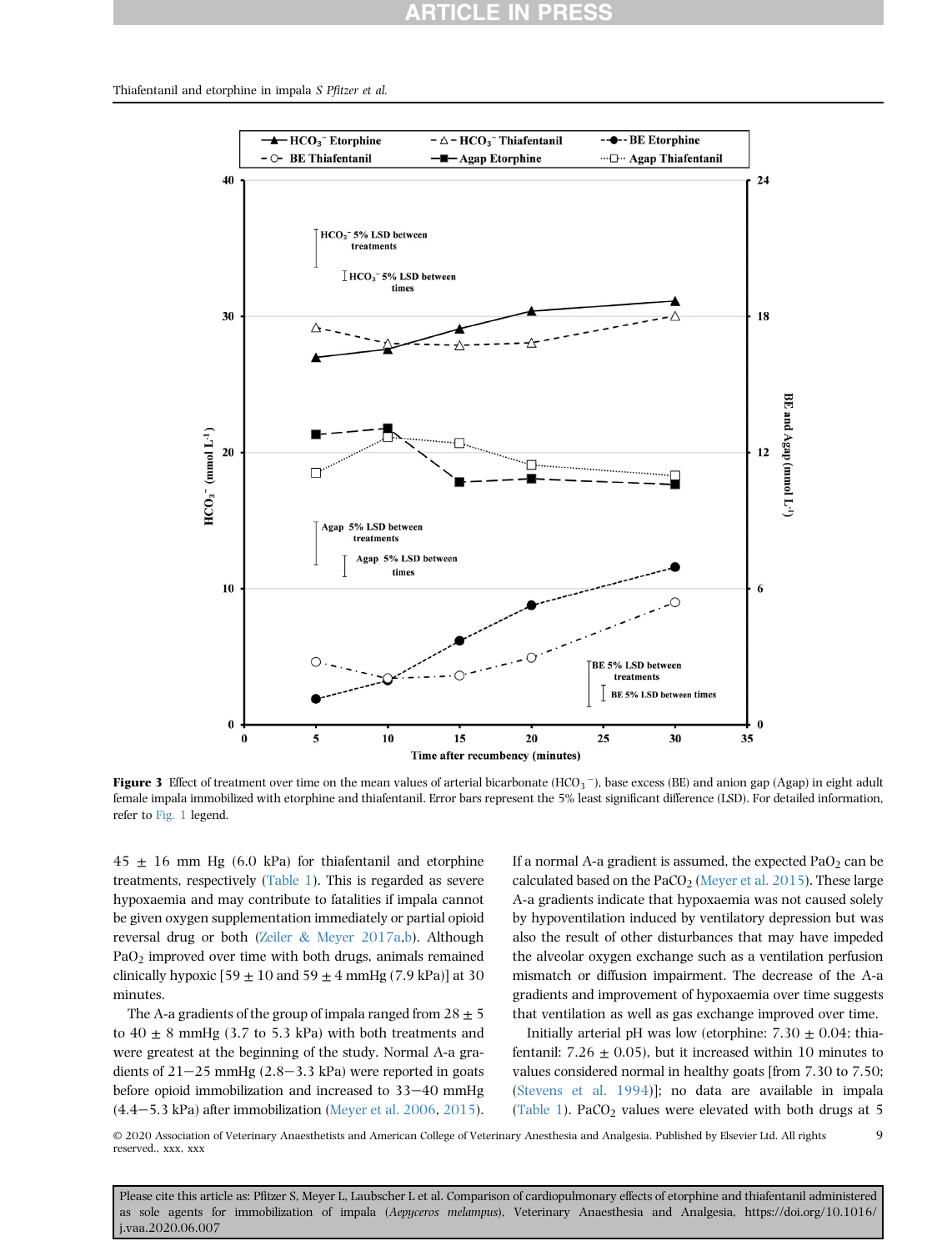<span id="page-9-0"></span>

**Figure 4** Effect of treatment over time on the mean values of arterial carbon dioxide partial pressure (PaCO<sub>2</sub>), arterial oxygen partial pressure (PaO2) and alveolar-arterial oxygen gradient (A-a Grad) of eight adult female impala immobilized with etorphine and thiafentanil. Error bars represent the 5% least significant difference (LSD). For detailed information, refer to [Fig. 1](#page-6-0) legend.

minutes but decreased during the monitoring period ( $p \leq$ 0.001). Thus, the animals initially exhibited a respiratory acidosis. Normal values of  $HCO_3$ <sup>-</sup> in ruminants range from 23 to 28 mmol  $L^{-1}$  ([Muir 2015](#page-10-17)). Therefore, mean HCO<sub>3</sub>  $^-$  levels of 29.2  $\pm$  3.0 mmol L<sup>-1</sup> for thiafentanil treatment at 5 minutes and 29.1  $\pm$  3.4 mmol L<sup>-1</sup> for etorphine treatment at 15 minutes could be considered elevated. BE appeared elevated at these times too, thus indicating possible metabolic compensa-tion ([Muir 2015\)](#page-10-17). Lactate was moderately elevated (5.2  $\pm$  2.4 and  $5.3 \pm 1.7$  mmol  $L^{-1}$ , respectively) at the beginning of the monitoring period which might also have contributed to decreased blood pH, but lactate decreased to within normal range (<2 mmol  $L^{-1}$ ) by 30 minutes ([Pang](#page-10-18) & [Boysen 2007](#page-10-18)).

Future studies should investigate the origin of the cardiovascular changes namely tachycardia and hypertension as a result of opioid immobilization. A better assessment of the respiratory effects of these opioid drugs should be achieved by measuring ventilation, not just  $f_R$ . Apart from depression of central respiratory centres caused by opioids, cardiovascular and metabolic changes possibly contribute significantly towards the hypoxaemia of impala during opioid immobilization ([Meyer et al. 2015;](#page-10-14) [Buss et al. 2018](#page-10-19)); measures of metabolism, pulmonary pressure, cardiac output and oxygen delivery should be considered. Drugs, such as sympatholytics or anxiolytics, might contribute towards improvement of blood gas values of opioid-immobilized impala and could be used in addition to potent opioids [\(K](#page-10-20)ö[hnlein](#page-10-20) &[Welte 2007;](#page-10-20) [Dooley 2015](#page-10-21)).

### **Conclusions**

This study shows that etorphine and thiafentanil have different immobilization and cardiopulmonary effects. Especially in the field, where it is not always feasible to carry oxygen or give

© 2020 Association of Veterinary Anaesthetists and American College of Veterinary Anesthesia and Analgesia. Published by Elsevier Ltd. All rights reserved., xxx, xxx 10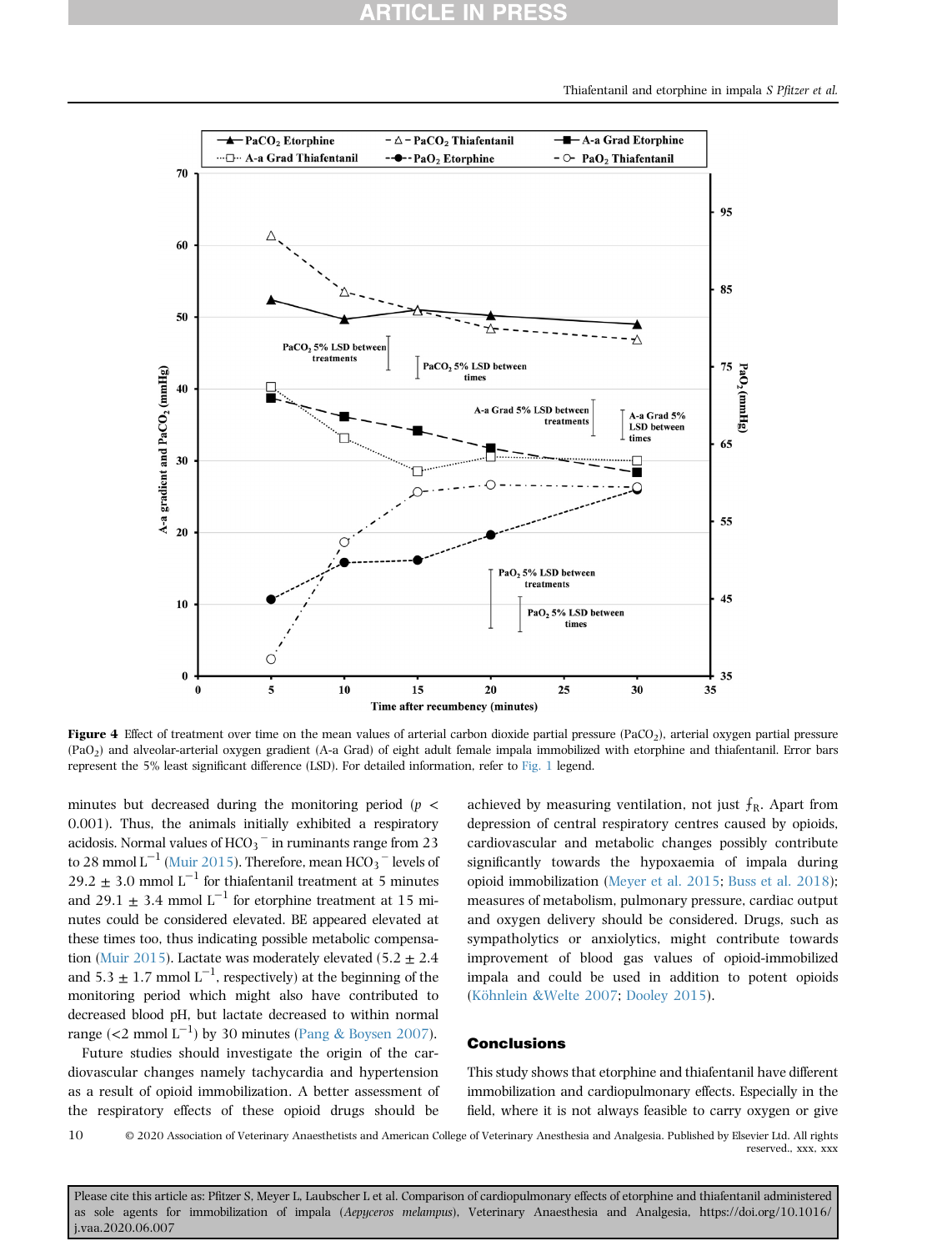ventilatory support, these differences are important to consider when choosing one of these two potent opioids for the chemical immobilization of this antelope species.

### Acknowledgements

The authors would like to thank the staff of [Wildlifevets.com](http://Wildlifevets.com) for their assistance during the field trials. The research was funded by Wildlife Pharmaceuticals (Pty) Ltd., Murdoch University as well as by the research fund of the Wildlife Group of the South African Veterinary Association.

### Authors' contributions

SP: study design, manuscript preparation, trial execution, data interpretation. LM and LL: study design, data interpretation, trial execution. KW: study design, manuscript preparation, funding. RV-H: study design, manuscript preparation, data interpretation, data analysis. JPR: study design, funding, data interpretation. ML: study design, data interpretation, funding, manuscript preparation, trial execution, funding, main supervisor of SP.

### Conflict of interest statement

LL and JPR are affiliated with Wildlife Pharmaceuticals (Pty) Ltd. The other authors declare no conflict of interest.

### References

- <span id="page-10-15"></span>[Buss P, Miller M, Fuller A et al. \(2016\) Cardiovascular effects of](http://refhub.elsevier.com/S1467-2987(20)30210-5/sref1) [etorphine, azaperone, and butorphanol combinations in chemi](http://refhub.elsevier.com/S1467-2987(20)30210-5/sref1)[cally immobilized captive white rhinoceros \(](http://refhub.elsevier.com/S1467-2987(20)30210-5/sref1)Ceratotherium simum). J Zoo Wildl Med  $47, 834-843$  $47, 834-843$ .
- <span id="page-10-19"></span>[Buss P, Miller M, Fuller A et al. \(2018\) Postinduction butorphanol](http://refhub.elsevier.com/S1467-2987(20)30210-5/sref2) [administration alters oxygen consumption to improve blood](http://refhub.elsevier.com/S1467-2987(20)30210-5/sref2) [gases in etorphine-immobilized white rhinoceros. Vet Anaesth](http://refhub.elsevier.com/S1467-2987(20)30210-5/sref2) Analg  $45.57 - 67$ .
- <span id="page-10-1"></span>[Cheney CS, Hattingh J \(1987\) Effects of chemical immobilisation on](http://refhub.elsevier.com/S1467-2987(20)30210-5/sref3) [the blood composition of impala \(](http://refhub.elsevier.com/S1467-2987(20)30210-5/sref3)Aepyceros melampus) Lichtenstein. S Afr Vet Ass  $59, 13-18$  $59, 13-18$ .
- <span id="page-10-21"></span>[Dooley TP \(2015\) Treating anxiety with either beta blockers or](http://refhub.elsevier.com/S1467-2987(20)30210-5/sref4) [antiemetic antimuscarinic drugs: A review. Ment Health Fam](http://refhub.elsevier.com/S1467-2987(20)30210-5/sref4) [Med 11, 89](http://refhub.elsevier.com/S1467-2987(20)30210-5/sref4)-[99.](http://refhub.elsevier.com/S1467-2987(20)30210-5/sref4)
- <span id="page-10-0"></span>[Furstenburg D \(2016\) Impala \(](http://refhub.elsevier.com/S1467-2987(20)30210-5/sref5)Aepyceros melampus). In: The New [Game Rancher. Oberem P, Oberem P \(eds\). Briza, South Africa.](http://refhub.elsevier.com/S1467-2987(20)30210-5/sref5) [pp. 217](http://refhub.elsevier.com/S1467-2987(20)30210-5/sref5)-[225](http://refhub.elsevier.com/S1467-2987(20)30210-5/sref5).
- <span id="page-10-9"></span>[Gutstein H, Akil H \(2006\) Opioid Analgesics. In: Goodman](http://refhub.elsevier.com/S1467-2987(20)30210-5/sref6) & [Gil-](http://refhub.elsevier.com/S1467-2987(20)30210-5/sref6)man'[s The Pharmacological Basis of Therapeutics. Brunton L,](http://refhub.elsevier.com/S1467-2987(20)30210-5/sref6) [Lazo J, Parker K \(eds\). The McGraw-Hill Companies, New York.](http://refhub.elsevier.com/S1467-2987(20)30210-5/sref6) [pp. 547](http://refhub.elsevier.com/S1467-2987(20)30210-5/sref6)-[590](http://refhub.elsevier.com/S1467-2987(20)30210-5/sref6).
- <span id="page-10-13"></span>[Heard DJ, Kollias GV, Buss D et al. \(1990\) Comparative cardio](http://refhub.elsevier.com/S1467-2987(20)30210-5/sref7)[vascular effects of intravenous etorphine and carfentanil in goats.](http://refhub.elsevier.com/S1467-2987(20)30210-5/sref7)  $J$  Zoo Wildl Med 21,  $166-170$ .
- <span id="page-10-12"></span>[Izwan A, Snelling EP, Seymour RS et al. \(2018\) Ameliorating the](http://refhub.elsevier.com/S1467-2987(20)30210-5/sref8) [adverse cardiorespiratory effects of chemical immobilization by](http://refhub.elsevier.com/S1467-2987(20)30210-5/sref8) [inducing general anaesthesia in sheep and goats: implications for](http://refhub.elsevier.com/S1467-2987(20)30210-5/sref8) [physiological studies of large wild mammals. J Comp Physiol](http://refhub.elsevier.com/S1467-2987(20)30210-5/sref8) Compar B 188,  $991-1003$  $991-1003$ .
- <span id="page-10-7"></span>[Janssen DL, Swan G, Raath JP et al. \(1993\) Immobilization and](http://refhub.elsevier.com/S1467-2987(20)30210-5/sref9) [physiologic effects of the narcotic A-3080 in Impala \(](http://refhub.elsevier.com/S1467-2987(20)30210-5/sref9)Aepyceros melampus). J Zoo Wildl Med  $24$ ,  $11-18$  $11-18$ .
- <span id="page-10-4"></span>[Kock MD, Burroughs RE \(2012\) Chemical and physical restraint of](http://refhub.elsevier.com/S1467-2987(20)30210-5/sref10) [wild animals \(2nd edn\). International Wildlife Veterinary Ser](http://refhub.elsevier.com/S1467-2987(20)30210-5/sref10)[vices \(Africa\), South Africa](http://refhub.elsevier.com/S1467-2987(20)30210-5/sref10).
- <span id="page-10-20"></span>[K](http://refhub.elsevier.com/S1467-2987(20)30210-5/sref11)öhnlein T, Welte T (2007) Does beta-blocker treatment influ[ence central sleep apnoea? Respiratory Medicine 101,](http://refhub.elsevier.com/S1467-2987(20)30210-5/sref11)  $850 - 853.$  $850 - 853.$  $850 - 853.$
- <span id="page-10-3"></span>[Lance WR, Kenny DE \(2011\) Thiafentanil Oxalate \(A3080\) in](http://refhub.elsevier.com/S1467-2987(20)30210-5/sref12) [nondomestic ungulate species. In: Fowler](http://refhub.elsevier.com/S1467-2987(20)30210-5/sref12)'s Zoo and Wild Animal [Medicine: Current Therapy Volume 7. Miller RE, Fowler ME \(eds\).](http://refhub.elsevier.com/S1467-2987(20)30210-5/sref12) [Elsevier Health Science. pp. 589](http://refhub.elsevier.com/S1467-2987(20)30210-5/sref12)-[595.](http://refhub.elsevier.com/S1467-2987(20)30210-5/sref12)
- <span id="page-10-16"></span>[Meyer LC, Fuller A, Mitchell D \(2006\) Zacopride and 8-OH-DPAT](http://refhub.elsevier.com/S1467-2987(20)30210-5/sref13) [reverse opioid-induced respiratory depression and hypoxia but](http://refhub.elsevier.com/S1467-2987(20)30210-5/sref13) [not catatonic immobilization in goats. Am J Physiol Regul Integr](http://refhub.elsevier.com/S1467-2987(20)30210-5/sref13) [Comp Physiol 290, R405](http://refhub.elsevier.com/S1467-2987(20)30210-5/sref13)-[R413](http://refhub.elsevier.com/S1467-2987(20)30210-5/sref13).
- <span id="page-10-2"></span>[Meyer LCR, Hetem R, Fick L et al. \(2008\) Thermal, cardiorespira](http://refhub.elsevier.com/S1467-2987(20)30210-5/sref14)[tory and cortisol responses of impala \(](http://refhub.elsevier.com/S1467-2987(20)30210-5/sref14)Aepyceros melampus) to [chemical immobilisation with 4 different drug combinations. J S](http://refhub.elsevier.com/S1467-2987(20)30210-5/sref14) Afr Vet Ass  $79, 121 - 129$ .
- <span id="page-10-6"></span>[Meyer LC, Hetem RS, Fick LG et al. \(2010\) Effects of serotonin](http://refhub.elsevier.com/S1467-2987(20)30210-5/sref15) [agonists and doxapram on respiratory depression and hypoxemia](http://refhub.elsevier.com/S1467-2987(20)30210-5/sref15) [in etorphine-immobilized impala \(](http://refhub.elsevier.com/S1467-2987(20)30210-5/sref15)Aepyceros melampus). J Wildl [Dis 46, 514](http://refhub.elsevier.com/S1467-2987(20)30210-5/sref15)-[524.](http://refhub.elsevier.com/S1467-2987(20)30210-5/sref15)
- <span id="page-10-14"></span>[Meyer LCR, Hetem RS, Mitchell D, Fuller A \(2015\) Hypoxia](http://refhub.elsevier.com/S1467-2987(20)30210-5/sref16) [following etorphine administration in goats \(](http://refhub.elsevier.com/S1467-2987(20)30210-5/sref16)Capra hircus) results [more from pulmonary hypertension than from hypoventilation.](http://refhub.elsevier.com/S1467-2987(20)30210-5/sref16) BMC Vet Res  $11, 1-9$  $11, 1-9$ .
- <span id="page-10-17"></span>[Muir WW \(2015\) Acid-base physiology. In: Veterinary Anaesthesia](http://refhub.elsevier.com/S1467-2987(20)30210-5/sref17) [and Analgesia \(5th edn\). Grimm KA, Lamont LA, Tranquilli WJ](http://refhub.elsevier.com/S1467-2987(20)30210-5/sref17) (eds). Wiley Blackwell, USA. pp.  $357-373$  $357-373$ .
- <span id="page-10-18"></span>[Pang D, Boysen S \(2007\) Lactate in Veterinary Critical Care:](http://refhub.elsevier.com/S1467-2987(20)30210-5/sref18) [Pathophysiology and Management. J Am Anim Hosp Assoc 43,](http://refhub.elsevier.com/S1467-2987(20)30210-5/sref18)  $270 - 279.$  $270 - 279.$  $270 - 279.$  $270 - 279.$
- <span id="page-10-5"></span>Perrin KL, Denwood MJ, Grø[ndahl C et al. \(2015\) Comparison of](http://refhub.elsevier.com/S1467-2987(20)30210-5/sref19) [etorphine](http://refhub.elsevier.com/S1467-2987(20)30210-5/sref19)- [acepromazine and medetomidine](http://refhub.elsevier.com/S1467-2987(20)30210-5/sref19)- [ketamine anes](http://refhub.elsevier.com/S1467-2987(20)30210-5/sref19)[thesia in captive impala \(](http://refhub.elsevier.com/S1467-2987(20)30210-5/sref19)Aepyceros melampus). J Zoo Wildl Med  $46, 870 - 879.$  $46, 870 - 879.$  $46, 870 - 879.$
- <span id="page-10-10"></span>Pfi[tzer S, Laubscher L, Meyer L et al. \(2019\) Dose-effect study of](http://refhub.elsevier.com/S1467-2987(20)30210-5/sref20) [the serotonin agonist R-8-OH-DPAT on opioid-induced respi](http://refhub.elsevier.com/S1467-2987(20)30210-5/sref20)[ratory depression in blesbok \(](http://refhub.elsevier.com/S1467-2987(20)30210-5/sref20)Damaliscus pygargus philipsi) and impala (Aepyceros melampus[\). Vet Anaesth Analg 46,](http://refhub.elsevier.com/S1467-2987(20)30210-5/sref20)  $796 - 806.$  $796 - 806.$  $796 - 806.$  $796 - 806.$
- <span id="page-10-11"></span>[Prothero JW \(2015\) The design of mammals. A scaling approach.](http://refhub.elsevier.com/S1467-2987(20)30210-5/sref21) [Cambridge University Press, Cambridge, UK. p. 116](http://refhub.elsevier.com/S1467-2987(20)30210-5/sref21).
- <span id="page-10-8"></span>[Rominger EM, Whitlaw HA, Weybright DL et al. \(2004\) The in](http://refhub.elsevier.com/S1467-2987(20)30210-5/sref22)fl[uence of mountain lion predation on bighorn sheep trans](http://refhub.elsevier.com/S1467-2987(20)30210-5/sref22)[locationa. J Wildl Manage 68, 993](http://refhub.elsevier.com/S1467-2987(20)30210-5/sref22)-[999](http://refhub.elsevier.com/S1467-2987(20)30210-5/sref22).

© 2020 Association of Veterinary Anaesthetists and American College of Veterinary Anesthesia and Analgesia. Published by Elsevier Ltd. All rights reserved., xxx, xxx 11